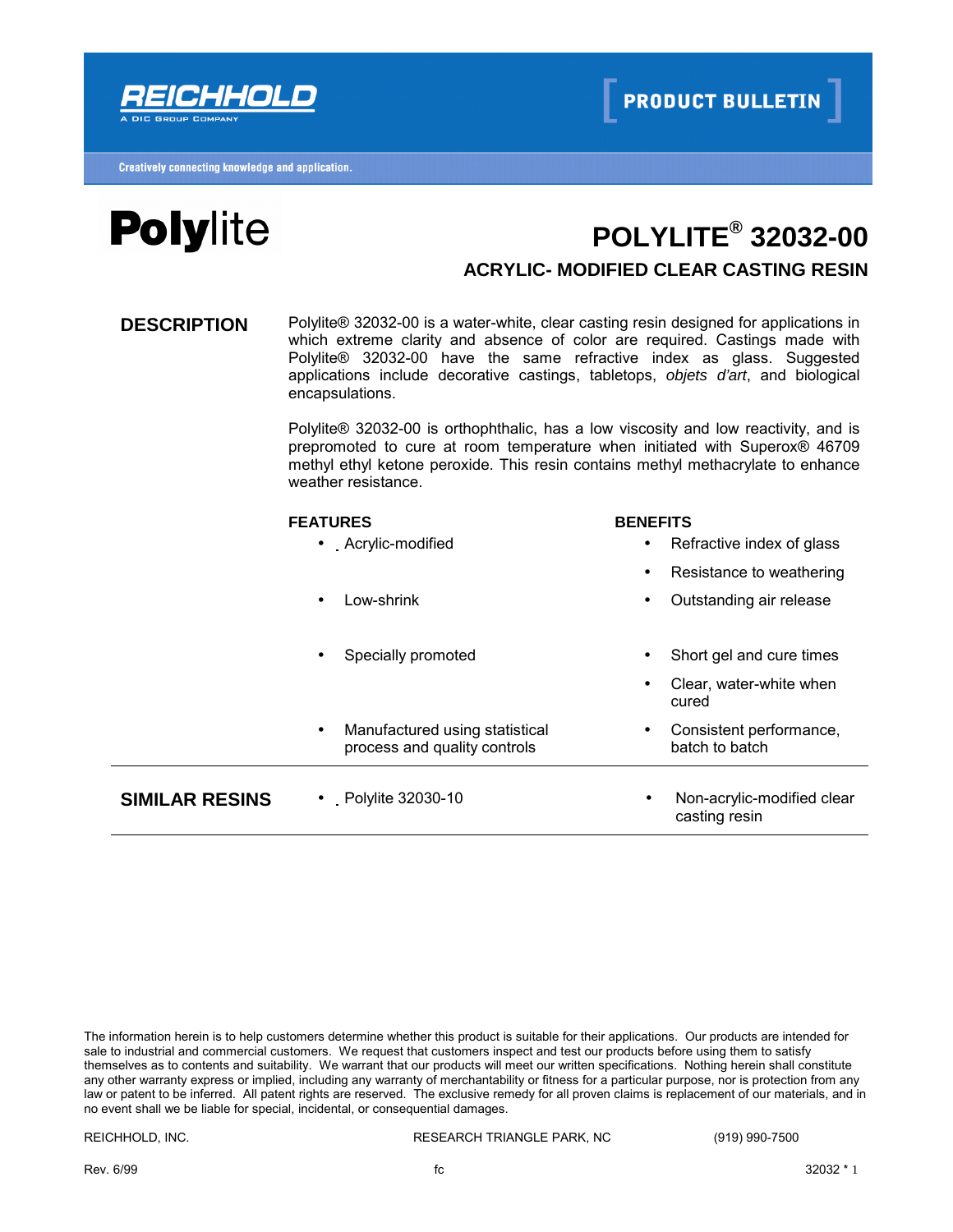## **TYPICAL LIQUID PROPERTIES<sup>1</sup> @ 25 ºC**

|                                                                                                      | %NV               | VISCOSITY*<br><b>CPS</b> | <b>THIX</b><br><b>INDEX</b> | <b>GEL TIME</b><br><b>MINUTES</b> | <b>TOTAL TIME</b><br><b>TO PEAK</b> | <b>PEAK</b><br><b>EXOTHERM ºF</b> | <b>SPECIFIC</b><br><b>GRAVITY</b> | <b>COLOR</b><br><b>LIQUID</b> |  |
|------------------------------------------------------------------------------------------------------|-------------------|--------------------------|-----------------------------|-----------------------------------|-------------------------------------|-----------------------------------|-----------------------------------|-------------------------------|--|
| <b>VERSION</b>                                                                                       | <b>RCI 18-001</b> | <b>RCI 18-021</b>        | <b>RCI 18-021</b>           | <b>RCI 18-050</b>                 | <b>RCI 18-050</b>                   | <b>RCI 18-050</b>                 | <b>RCI 18-030</b>                 | <b>RCI 18-043</b>             |  |
| 32032-00                                                                                             | 62                | 350                      |                             | 23.0                              | 65.0                                | 270                               | 1.12                              | blue-green                    |  |
| 32032-20                                                                                             | 62                | 350                      |                             | 23.0                              | 65.0                                | 270                               | 1.12                              | blue-green                    |  |
|                                                                                                      |                   |                          |                             |                                   |                                     |                                   |                                   |                               |  |
| Brookfield LVF, spindle #3 @ 60 rpm<br>$***$<br>With 1.25% by volume of 46709 per 100 grams of resin |                   |                          |                             |                                   |                                     |                                   |                                   |                               |  |

Shelf Life is three months. Minimum shelf life performance refers to product in the original, unopened container. Shelf stability is affected by storage conditions. See the "Storage" section of this bulletin for further details.

| <b>TYPICAL</b><br><b>MECHANICAL</b><br><b>PROPERTIES</b> <sup>1</sup><br>@ 25°C | Clear<br>Casting                                                                                                                            | <b>ASTM Test</b><br>Method                                                                                                                                                                                                                                                                                                                                                                                                                |  |  |  |  |
|---------------------------------------------------------------------------------|---------------------------------------------------------------------------------------------------------------------------------------------|-------------------------------------------------------------------------------------------------------------------------------------------------------------------------------------------------------------------------------------------------------------------------------------------------------------------------------------------------------------------------------------------------------------------------------------------|--|--|--|--|
|                                                                                 | 40<br>Heat Distortion Temperature, °C (°F) D-64874 {165}                                                                                    |                                                                                                                                                                                                                                                                                                                                                                                                                                           |  |  |  |  |
| <b>CURE</b><br><b>CONDITIONS</b>                                                | 1/8-inch clear castings, initiated with 1.25% Superox® 46709, cured overnight at<br>room temperature, then post-cured for 2 hours at 250°F. |                                                                                                                                                                                                                                                                                                                                                                                                                                           |  |  |  |  |
| <b>STORAGE</b>                                                                  | first-out stock rotation.                                                                                                                   | To ensure maximum stability and maintain optimum resin properties, resins should<br>be stored in closed containers at temperatures below 75°F (25°C) and away from<br>heat sources and sunlight. All storage areas and containers should conform to local<br>fire and building codes. Drum stock should be stored away from all sources of flame<br>or combustion. Inventory levels should be kept to a reasonable minimum with first-in, |  |  |  |  |
|                                                                                 | representative or authorized Reichhold distributor.                                                                                         | Additional information on handling and storing unsaturated polyesters is available in<br>Reichhold's application bulletin "Bulk Storage and Handling of Unsaturated Polyester<br>Resins." For information on other Reichhold resins or initiators, contact your sales                                                                                                                                                                     |  |  |  |  |
| <b>STANDARD</b><br><b>PACKAGE</b>                                               | Non-returnable 55-gallon metal drums (500 lbs. net) or 40,000-44,000-lb. tank truck.                                                        |                                                                                                                                                                                                                                                                                                                                                                                                                                           |  |  |  |  |

<sup>&</sup>lt;sup>1</sup> Properties reported in this bulletin are typical of those obtained in controlled laboratory tests and may vary.